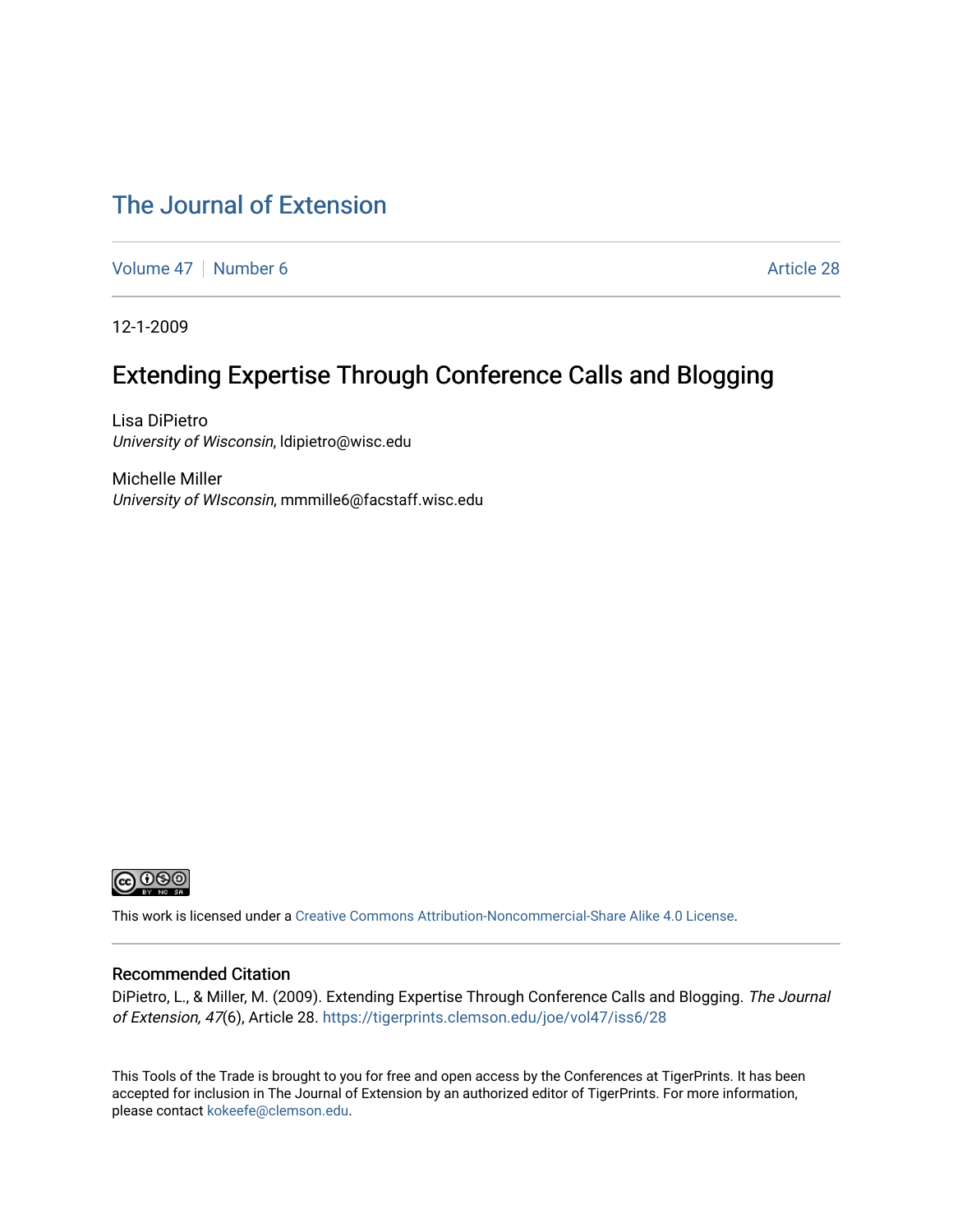

## **December 2009 Volume 47 Number 6 Article Number 6TOT6**

[Return to Current Issue](http://www.joe.org:80/joe/2009december/)

# **Extending Expertise Through Conference Calls and Blogging**

**Lisa DiPietro** Project Assistant [ldipietro@wisc.edu](mailto:ldipietro@wisc.edu)

**Michelle Miller** Associate Director [mmmille6@facstaff.wisc.edu](mailto:mmmille6@facstaff.wisc.edu)

Center for Integrated Agricultural Systems University of Wisconsin Madison, Wisconsin

**Abstract:** Due to the limited number of apple IPM consultants in Wisconsin and the high cost of hiring consultants, few Wisconsin apple growers have been able to take advantage of professional consultant expertise in implementing IPM on their orchards. To address this need, the Eco-Apple Project launched a blog in 2006 and free weekly conference calls with an apple IPM consultant in 2007. We found that the combined package of Web and telephone communications had a low cost relative to one-on-one service, gave growers a chance to learn from each other, saved the IPM consultant time, and was useful to growers.

## **The Eco-Apple Project**

Since 2000, the Wisconsin Eco-Apple Project has helped apple growers interested in reducing pesticide risk apply Integrated Pest Management. Learning IPM is no small task; the project gives growers the support they need over multiple growing seasons to learn the scouting, monitoring, and sampling techniques necessary for a successful IPM regimen. In 2008, 40+ growers in four regional networks participated in the project. See <[http://www.thinkipm.org/>](http://www.thinkipm.org/) for more information about the project.

# **Extending Expertise**

With few apple IPM experts in Wisconsin, the Eco-Apple Project relies on one private consultant to advise most network growers. This consultant's availability during the pest management season is a limiting factor for growers who want to reduce pesticide risk. To extend our consultant's expertise to the ever-growing number of orchardists interested in applying IPM, and to serve more growers per hour of charged consulting time, we created a blog in 2006 and began offering free weekly conference calls in 2007. We chose to use a blog rather than a simple email listserv because blogs archive posts, offer a space to post files that are too large to attach to an email, and allow us to monitor site use to gage effectiveness. Weekly conference calls with our consultant offer a low-tech, low-cost way to deliver time-sensitive information on pest management.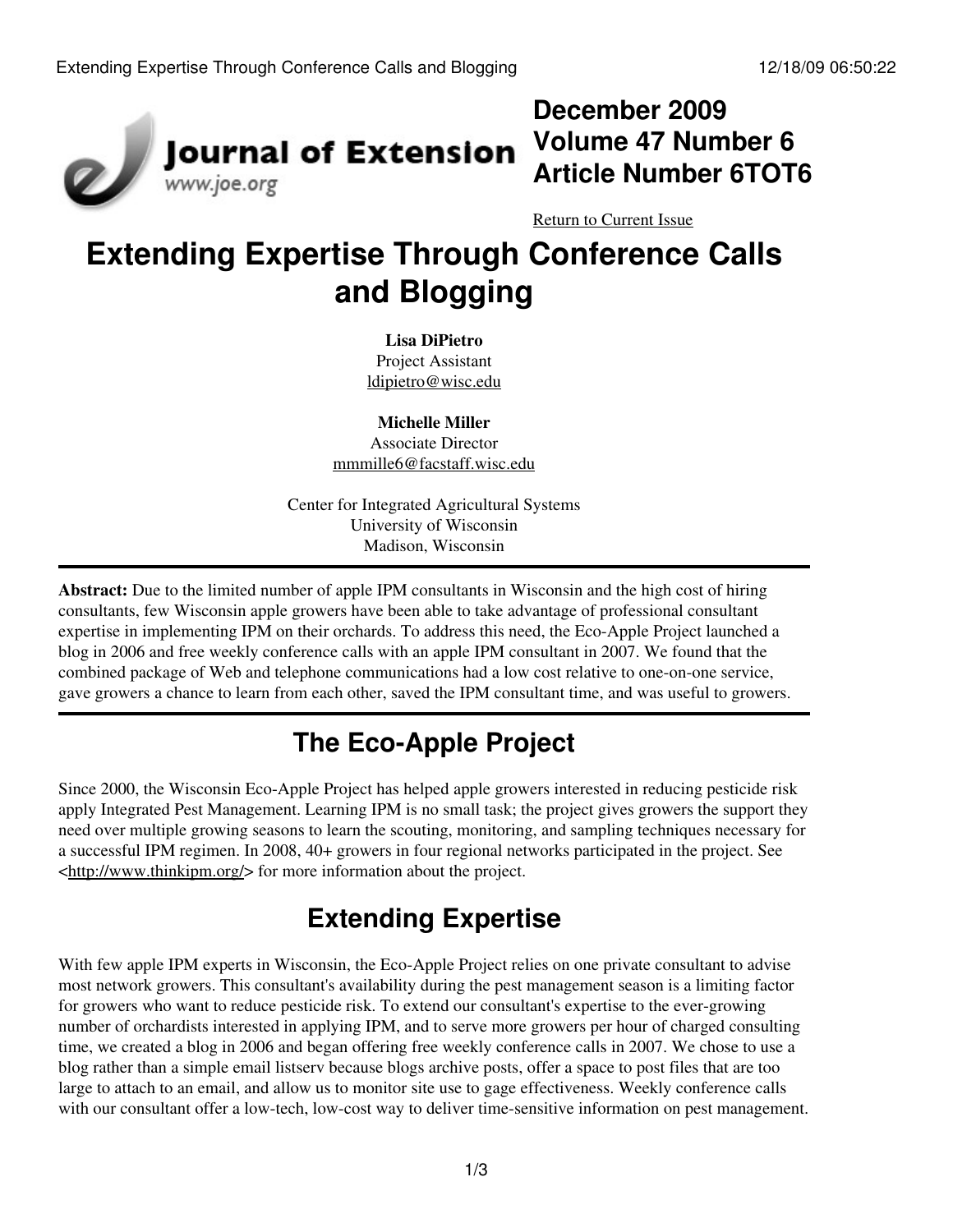## **Call Structure**

Project staff facilitated hour-long calls with the private consultant and growers every Tuesday morning from mid-April through mid-August during the 2007 and 2008 pest management seasons. The calls were open to any interested party. Occasionally Extension specialists joined the call, and the growers themselves offered advice based on their own field experience.

The calls were broken into two parts:

- First, the consultant reported on what he had seen in the field in the past week and discussed the implications of his observations.
- Second, the consultant answered participants' questions. Typical questions included: "How can I tell if predator mites are sufficiently controlling pest mites?" and "If I have ten codling moths in two of my five pheromone traps this week, should I spray?" The consultant gave preference to questions submitted to him prior to the call.

## **Archiving and Distributing Call Information**

In 2007, the coordinator took notes during the calls and made short summaries available to all network growers by posting them to the project blog. Growers were also able to listen to a telephone recording of each call for up to 1 week.

In 2008, we expanded the ways growers could access the call recording. Along with the summaries, the coordinator posted to the blog audio recordings of each call. Grower use of the blog increased dramatically when we added these recordings. We also started using a free service offered by our conference call provider that allows us to upload call recordings into an archive accessible to growers via their telephone. This way, we better serve growers with slow or no Internet access.

#### **Call Expenses**

Costs for the calls included the consultant's time to plan for and participate on the call and the coordinator's time to organize, facilitate, and summarize the calls. We chose FreeConferenceCall.com as our conference call provider. There is no fee for using the service, but participants must pay their normally incurred long-distance charge. Funds to support the conference calls came from USDA and EPA grants.

## **Grower Feedback**

Participating growers provided positive feedback regarding the conference calls. At the conclusion of the 2008 pest management season, we conducted a survey of conference call participants. Of the 14 who responded, we found the following.

Respondents felt that the conference calls increased their knowledge of IPM. We asked: "On a scale • of 1 to 5, how much did these calls improve your knowledge of Integrated Pest Management?" The average rating was 4.1.